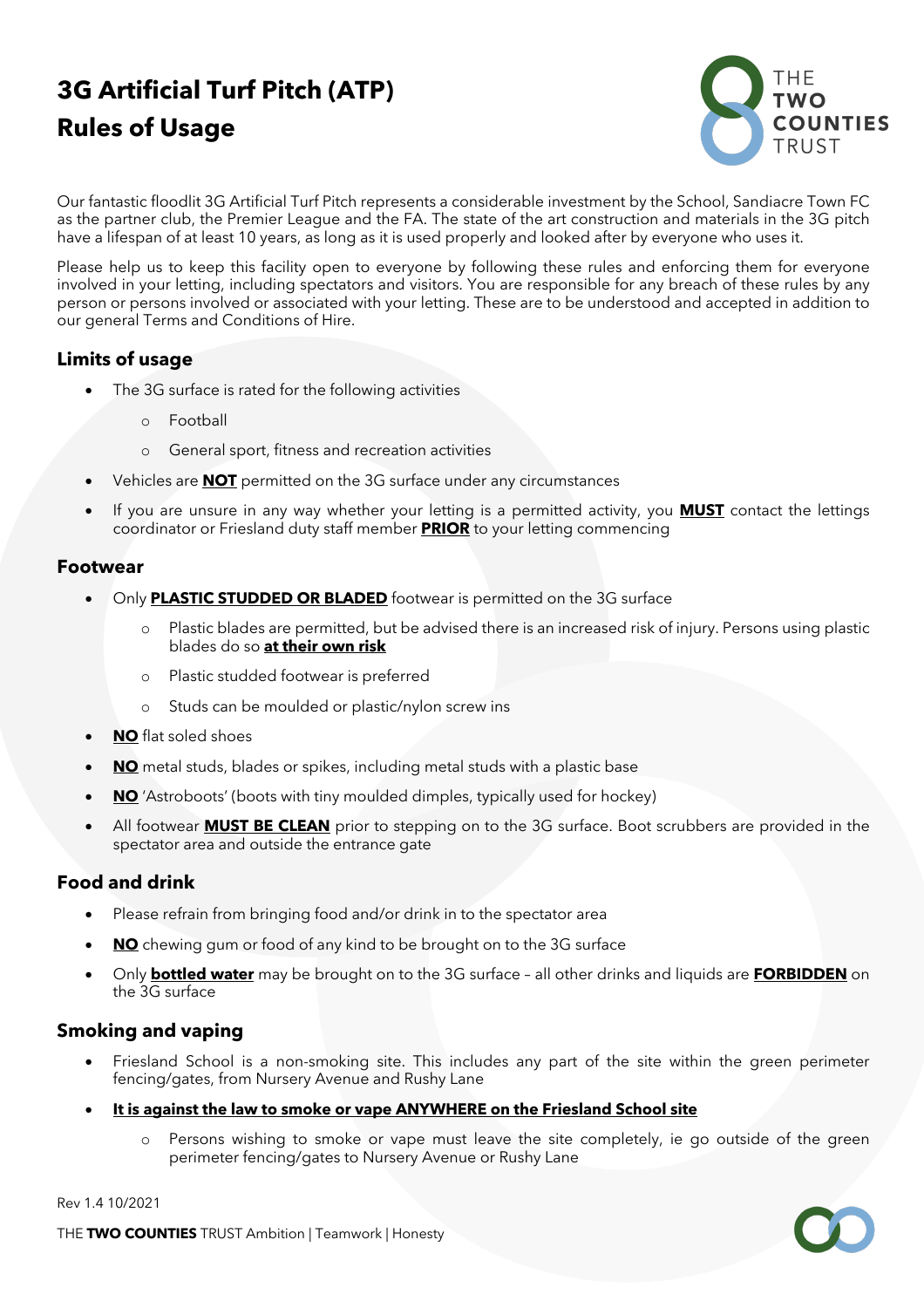# **Alcohol and drugs**

- Possession, distribution and/or usage of drugs is **NOT PERMITTED** anywhere on the Friesland School site
- Possession, distribution and/or consumption of alcohol is **NOT PERMITTED** anywhere on the Friesland School site, unless prior permission has been given in writing in relation to an event
- Friesland School will eject any persons breaching these rules on alcohol and drugs and will report **ALL** incidents involving drugs to the police

#### **Animals**

• Animals, such as dogs, are **NOT PERMITTED** anywhere on the Friesland School site, with the exception of assistance dogs; assistance dogs are **NOT PERMITTED** on the 3G surface

# **Litter and lost property**

- Please leave the facility clean use the litter bins provided
- Before leaving the facility, please do a quick check for any litter or other debris on the 3G surface, in the goal stores and in the spectator area
- Items of lost property should be handed to the Friesland duty staff member

# **Goals and pitch divider net**

- Please ask the Friesland duty staff member for an induction prior to moving the goals/pitch divider net
- All the goals are wheeled. Goals **MUST NOT** be moved unless raised on to **ALL** of their wheels
- The goals **MUST** be moved by 4 persons
- At the end of your session, unless requested otherwise by the Friesland duty staff member or another user, please return **all** goals to their respective parking areas
- When using the pitch divider net, the four supporting posts **MUST** be used and placed at equal intervals across the entire width of the 3G surface
- Do **NOT** drag the supporting posts across the 3G surface
- When packing the pitch divider net, it **MUST** be drawn off the pitch using a pulling motion from the post, and not pushed off the pitch
- Please ensure the pitch divider net is tied up off the pitch after use
- If you require the wire taken off the 3G surface, please request this on your application or from the Friesland duty staff member

# **Lighting**

- Please ask a member of Friesland School staff to switch on the floodlighting if required
- The floodlighting system will switch off automatically at closing time. An exit light will illuminate for a brief period beyond this time, to facilitate a safe exit from the facility.

# **First aid and accident reporting**

- Friesland School does not provide first aid facilities or access to the school's telephone systems for emergency calls. You **MUST** ensure you have access to first aid support and the ability to call the emergency services if necessary
	- o A defibrillator is located on site. The 999 operator will provide guidance on whether it should be used
- All accidents anywhere on the Friesland School site **MUST** be reported to Friesland School, as we may be required to report these to the Health and Safety Executive
	- o Report all accidents/incidents to the Friesland duty staff member or the lettings coordinator

Rev 1.4 10/2021